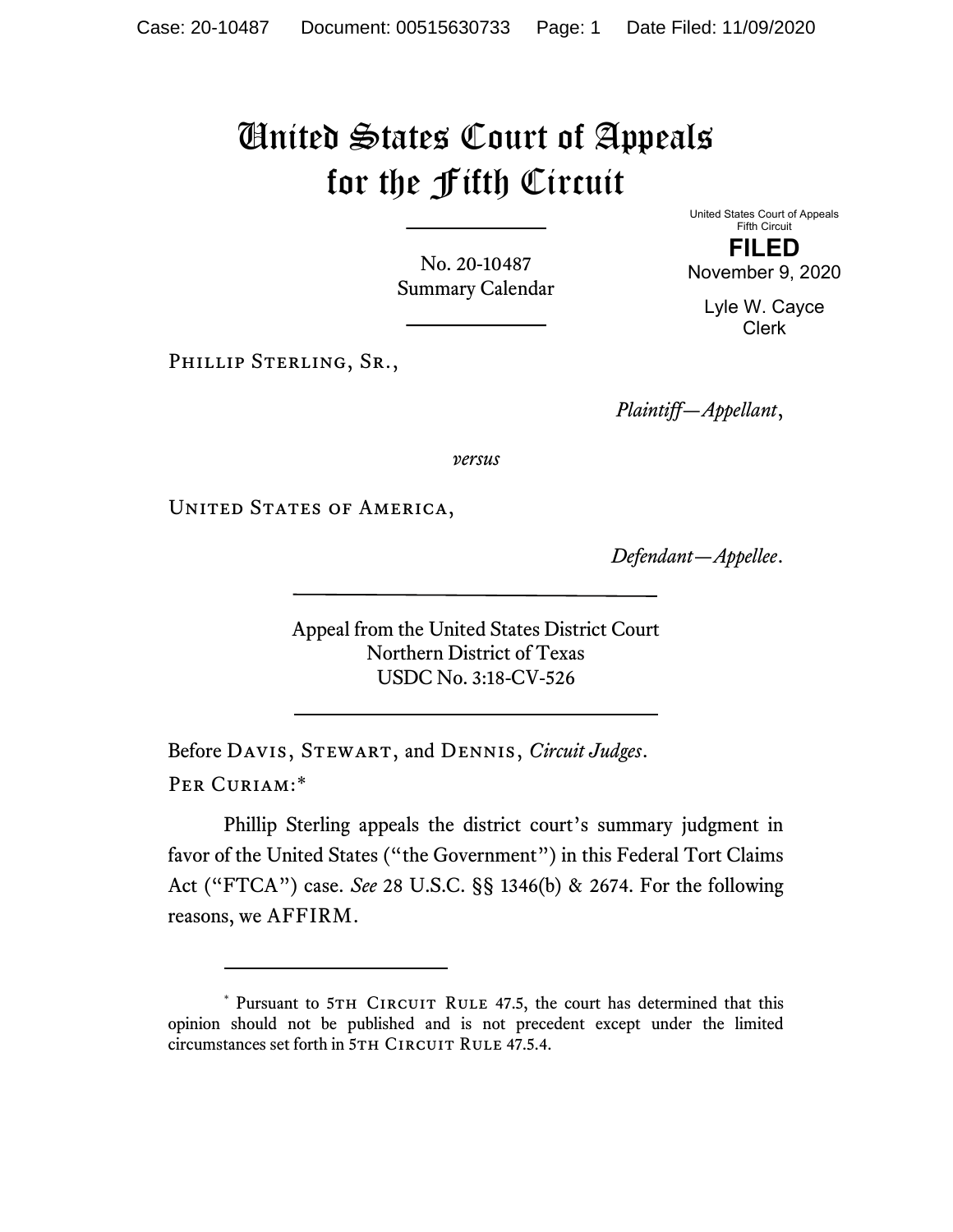# I. Facts & Procedural History

In March 2018, Sterling, a United States military veteran appearing *pro se*, brought a medical negligence suit under the FTCA for injuries that he allegedly suffered during surgery at the Veterans Affairs North Texas Healthcare System in Dallas ("VA"). His complaint alleged that he sustained injuries in December 2014 during a robotic assisted surgical procedure that he underwent to have a cancerous mass on his kidney removed. According to Sterling, after the procedure, he began suffering from intense pain, weakness, tremors, numbness, fatigue, chronic cough, and permanent nerve damage. He stated in his complaint that, prior to the procedure that left him "crippled" and "100% disabled," he "was a healthy adult male with the only medical condition known to him [being] the diagnosed left kidney cancer." For his alleged injuries, Sterling sought compensatory, punitive, exemplary, and treble damages, and costs.

 In June 2018, the Government filed its answer denying the allegations set forth in Sterling's complaint. The district court set the parties' discovery deadline for December 31, 2019. Sterling served discovery requests and the Government responded with documents over the next few months. In February 2019, Sterling filed to designate Peggy Martin as an expert. Then in May 2019, over a year after filing his original complaint, Sterling hired counsel. In July 2019, the district court extended the expert designation deadline to December 19, 2019, and the discovery deadline was extended to March 30, 2020.

On February 28, 2020, the Government moved for summary judgment on all of Sterling's claims. Sterling's response to the summary judgment motion was due on March 20, 2020, but no response was filed. While the summary judgment motion was pending, the parties informally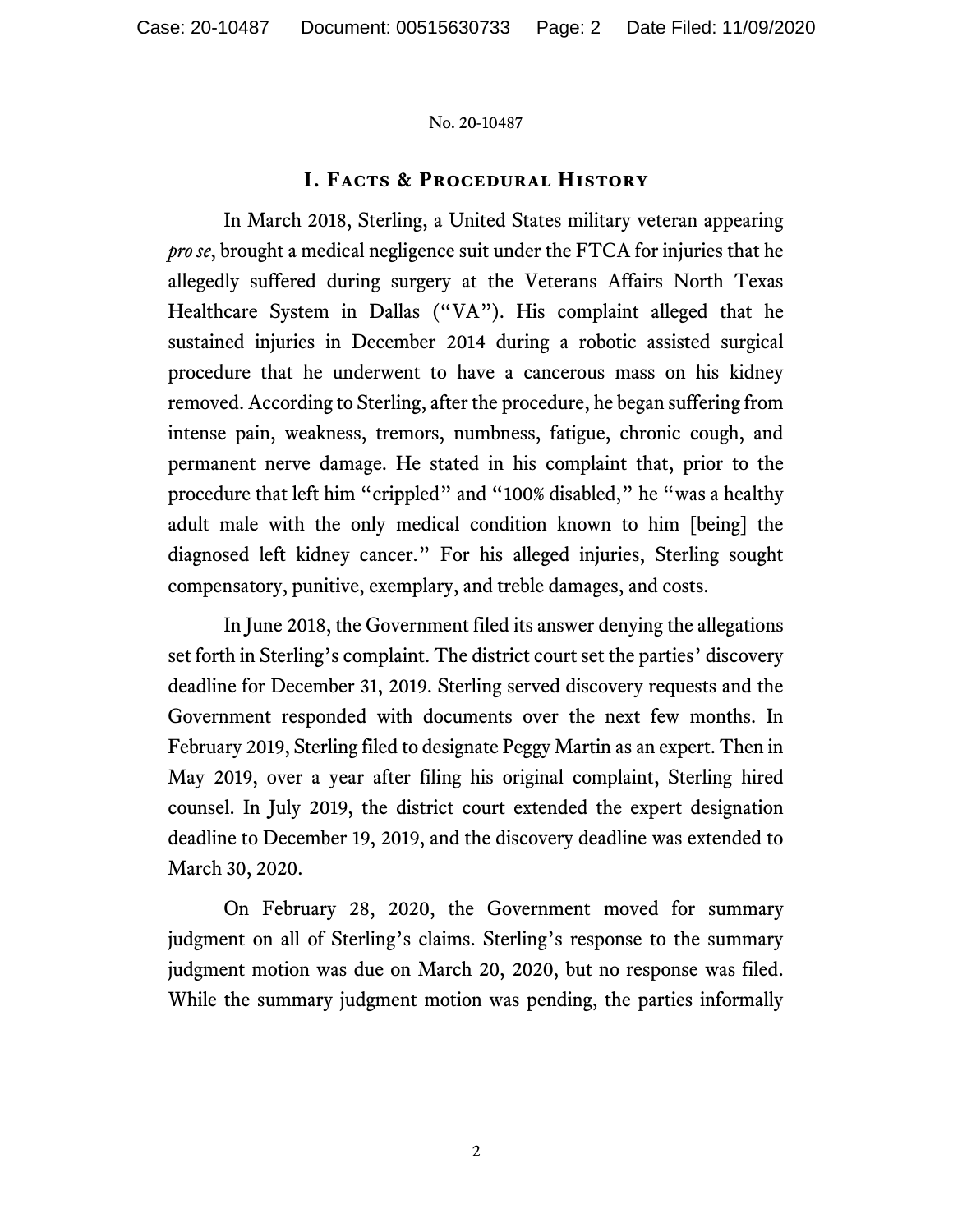discussed extending the response deadline to May 1, 2020,<sup>1</sup> but Sterling never filed a motion for an extension with the district court.

The district granted the Government's summary judgment motion on March 31, 2020. It explained in its order that "[b]ecause the government has pointed to the absence of evidence to support Sterling's claims and he has not produced evidence in response to the motion, the government is entitled to summary judgment dismissing Sterling's action with prejudice." In its memorandum opinion and order, the district court explained that "[a]lthough [Sterling's] failure to respond does not permit the court to enter a 'default' summary judgment, '[a] summary judgment nonmovant who does not respond to the motion is relegated to [his] unsworn pleadings, which do not constitute summary judgment evidence[.]'" (internal citations omitted). The district court further reasoned that under Rule 56(e), it was permitted to accept the Government's statement of facts as undisputed since Sterling did not contest them by responding to the motion. On this basis, summary judgment was appropriate since the motion and supporting materials including the facts considered undisputed—showed that the Government was entitled to the relief it sought.

On April 1, 2020, twelve days after his response was due, and the day after the district court granted summary judgment in favor of the Government, Sterling moved to reinstate the case. About a week later, he also moved for an extension to file a response to the summary judgment motion and to designate an expert witness. The Government opposed the motions and objected to the expert witness designation. The district court treated Sterling's motion to reinstate as a Rule 59(e) motion to alter or amend the

<sup>&</sup>lt;sup>1</sup> The parties appear to agree that the intended date was May 1, 2020 although an email between them mistakenly stated April 1, 2020.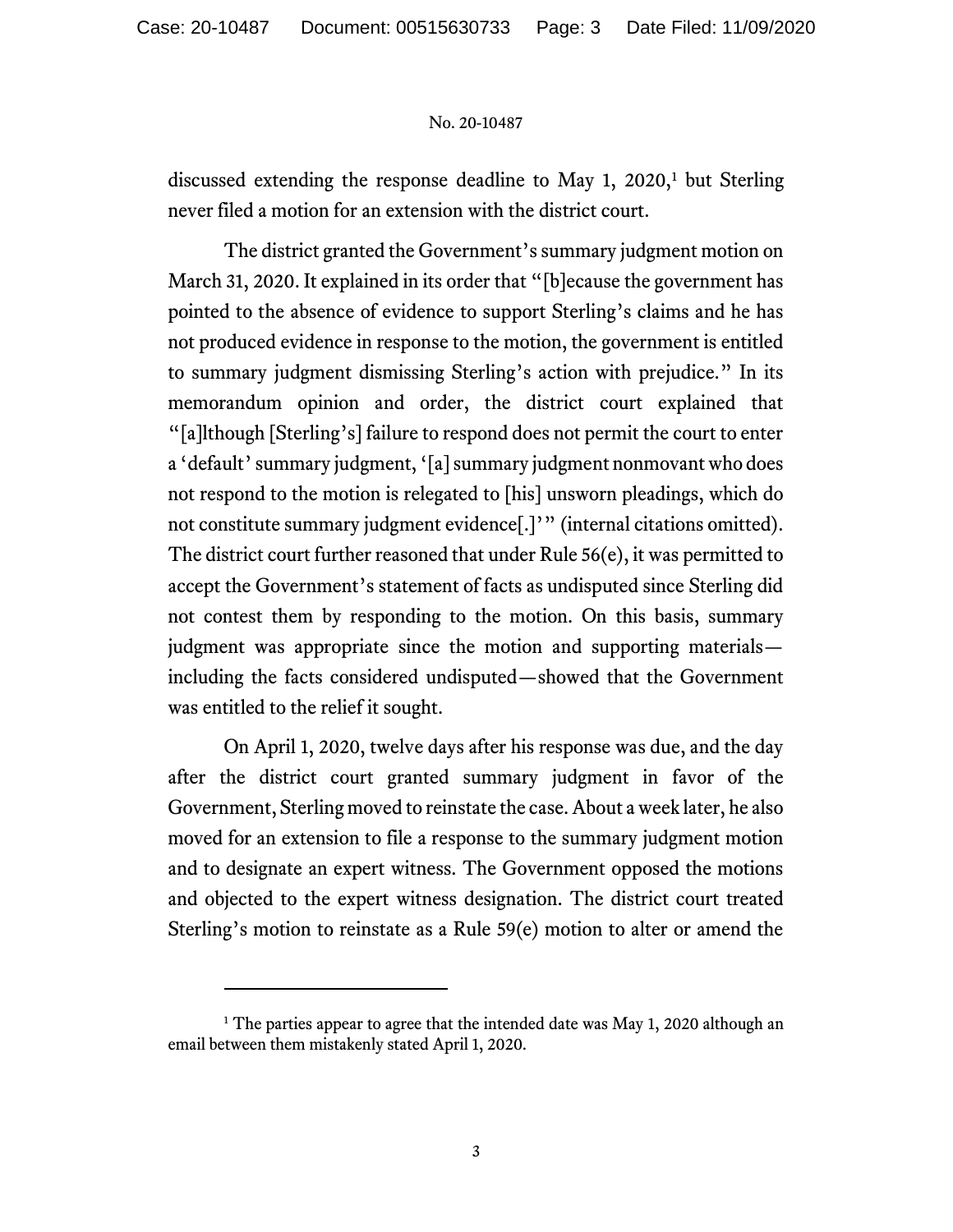judgment and denied it. See FED. R. CIV. P. 59(e). It then denied as moot Sterling's motion for an extension of time to respond to the Government's summary judgment motion as well as the Government's objection to Sterling's expert witness designation.

In its 22-page memorandum opinion and order, the district court again explained that it did not grant a "default" summary judgment but instead had granted the Government's motion based on the absence of evidence to support Sterling's claims and his failure to present evidence that created a genuine issue of material fact. The court clarified that, even if Sterling had timely responded to the motion, it would have nevertheless granted summary judgment for the Government because Sterling failed to properly designate expert witnesses who would have provided expert testimony to support his claims. With respect to Sterling's attempts to designate expert witnesses, the district court noted that he failed to provide the required Rule 26 disclosures for both his retained and non-retained experts. See FED. R. CIV. P.  $26(a)(2)(B)$ , (C). The district court further concluded that Sterling's failure to provide the requisite Rule 26 disclosures was neither substantially justified nor harmless. The district court determined that, although the discovery period had not yet closed when it granted the Government's summary judgment motion, the deadline to designate experts had passed, and Sterling had failed to seek an extension or other relief under Rule 56(d), so he was not entitled to relief under Rule 59(e). The district court also determined that Sterling was not entitled to Rule 59(e) relief after considering miscellaneous factors such as excusable neglect or a meritorious claim. The district court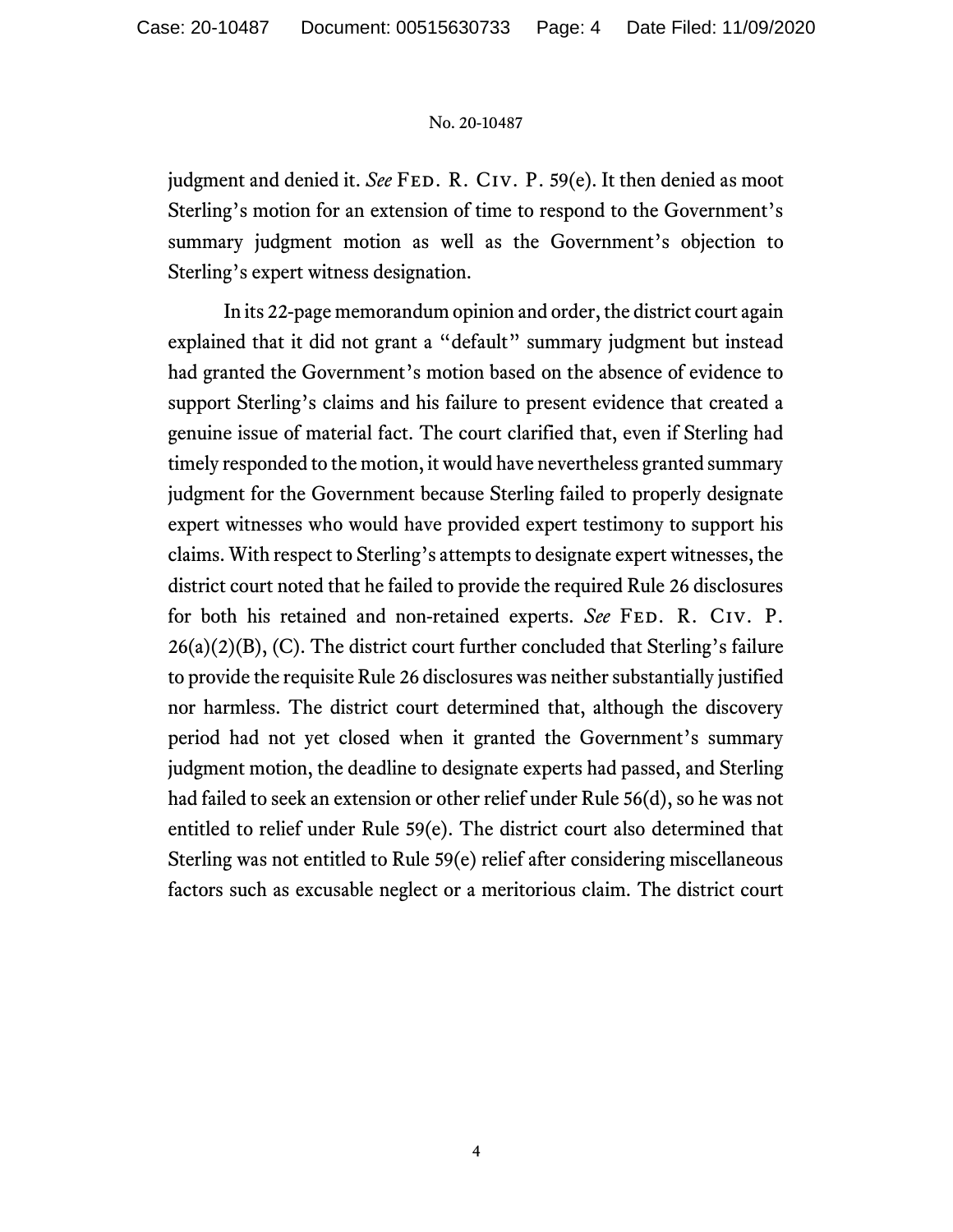concluded that Sterling was not entitled to relief on any asserted ground. Sterling filed this appeal.<sup>2</sup>

## II. Standard of Review

"We review a grant of summary judgment de novo." Sanders v. Christwood, 970 F.3d 558, 561 (5th Cir. 2020). "Summary judgment is proper 'if the movant shows that there is no genuine dispute as to any material fact and the movant is entitled to judgment as a matter of law.'" Id. (citing  $FED$ . R. Civ. P. 56(a)). "We generally review a decision on a motion to alter or amend judgment for abuse of discretion, although to the extent that it involves a reconsideration of a question of law, the standard of review is de novo." Alexander v. Wells Fargo Bank, 867 F.3d 593, 597 (5th Cir. 2017).

# III. Discussion

 Sterling argues on appeal that the district court erred in granting summary judgment in favor of the Government and that it abused its discretion in declining to alter or amend the judgment and in denying his motion to reinstate the case. We disagree.

 As an initial matter, the district court's summary judgment in favor of the Government was proper. As the district court noted, even if Sterling had filed a response to the Government's summary judgment motion, he failed to come forward with the requisite Rule 26 disclosures needed for his designated retained and unretained experts. Without properly designated expert witnesses who could provide expert testimony to support his claims, Sterling could not rebut the Government's summary judgment motion. See Hannah v. United States, 523 F.3d 597, 602 (5th Cir. 2008) ("Because the

<sup>&</sup>lt;sup>2</sup> Sterling appeals the district court's summary judgment in favor of the Government and its subsequent judgment denying Sterling's motion to reinstate the case.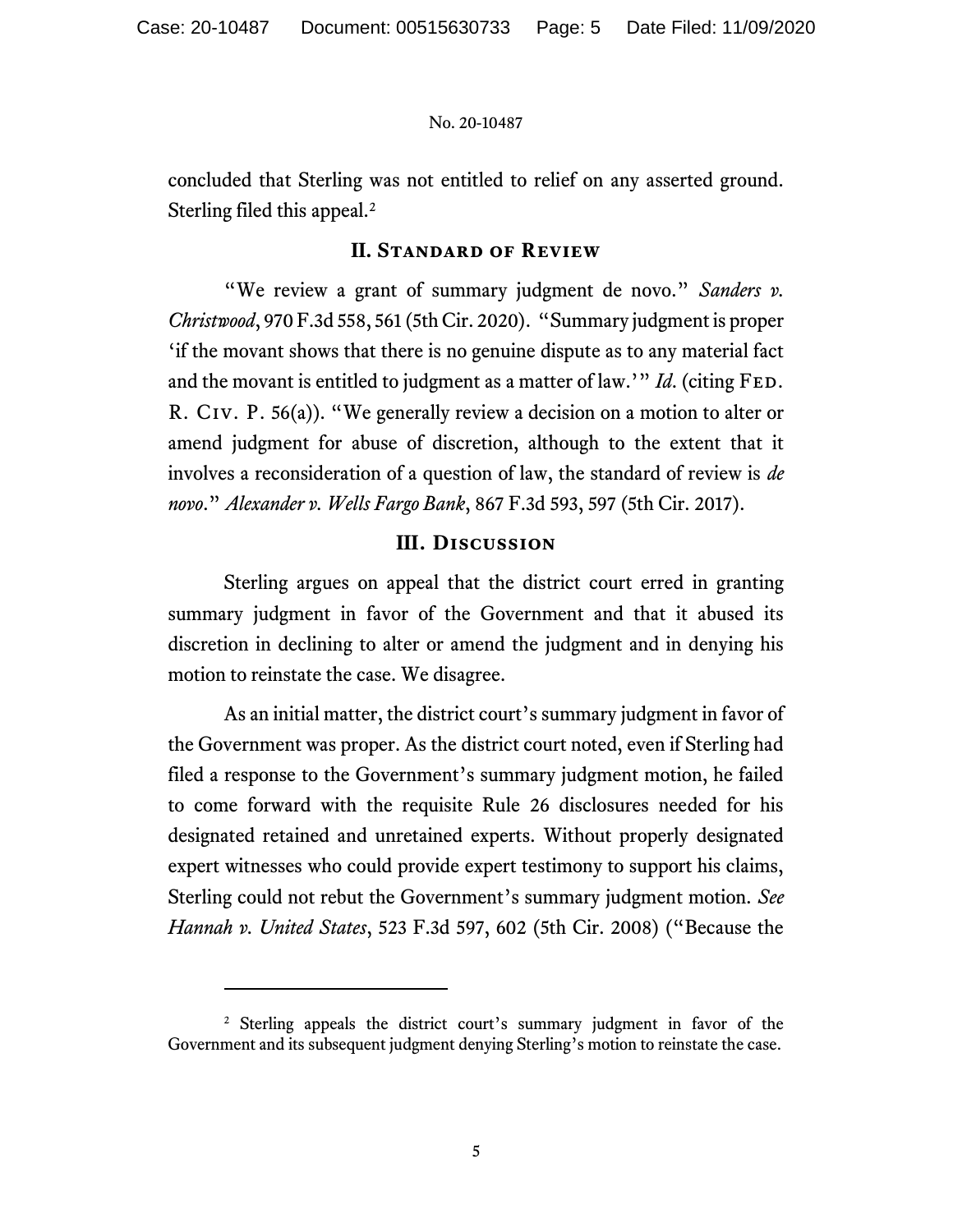mode of treatment for [the infection] is not a matter of common knowledge or within the general experience of a layman, [the plaintiff] was required to present expert testimony to establish the applicable standard of care and to show how the care he received breached that standard. He neither designated nor hired an expert to testify on his behalf, so the district court properly granted summary judgment on the FTCA claim.").

Likewise, Sterling's argument that the district court erred in granting summary judgment prior to the close of discovery is misplaced. Because he failed to properly designate his expert witnesses by the December 2019 expert designation deadline, the March 2020 discovery deadline was "immaterial" to its consideration of the Government's motion for summary judgment. See Emery v. Medtronic, Inc., 793 F. App'x 293, 296 (5th Cir. Dec. 9, 2019) (per curiam) (unpublished) ("It is immaterial that the discovery period had not closed before the district court ruled on [the defendant's] motion for summary judgment. The deadline for [the plaintiff] to designate experts had passed, and [the plaintiff's] design defect claim could not survive summary judgment without expert testimony.").

The district court's denial of Sterling's motion to reinstate the case or alter or amend the judgment was also warranted. The Government did not move for summary judgment until nearly two years after Sterling filed the initial lawsuit and approximately nine months after he had retained counsel. Sterling had adequate notice to prepare and respond but failed to do so. Moreover, the district court waited an additional eleven days after Sterling's response deadline had passed before granting summary judgment for the Government. Sterling contends that his attorney failed to request an extension to respond to the Government's summary judgment motion because he was "focus[ed] on establishing [] discovery deadlines." This argument is unpersuasive. As the district court observed, Sterling's